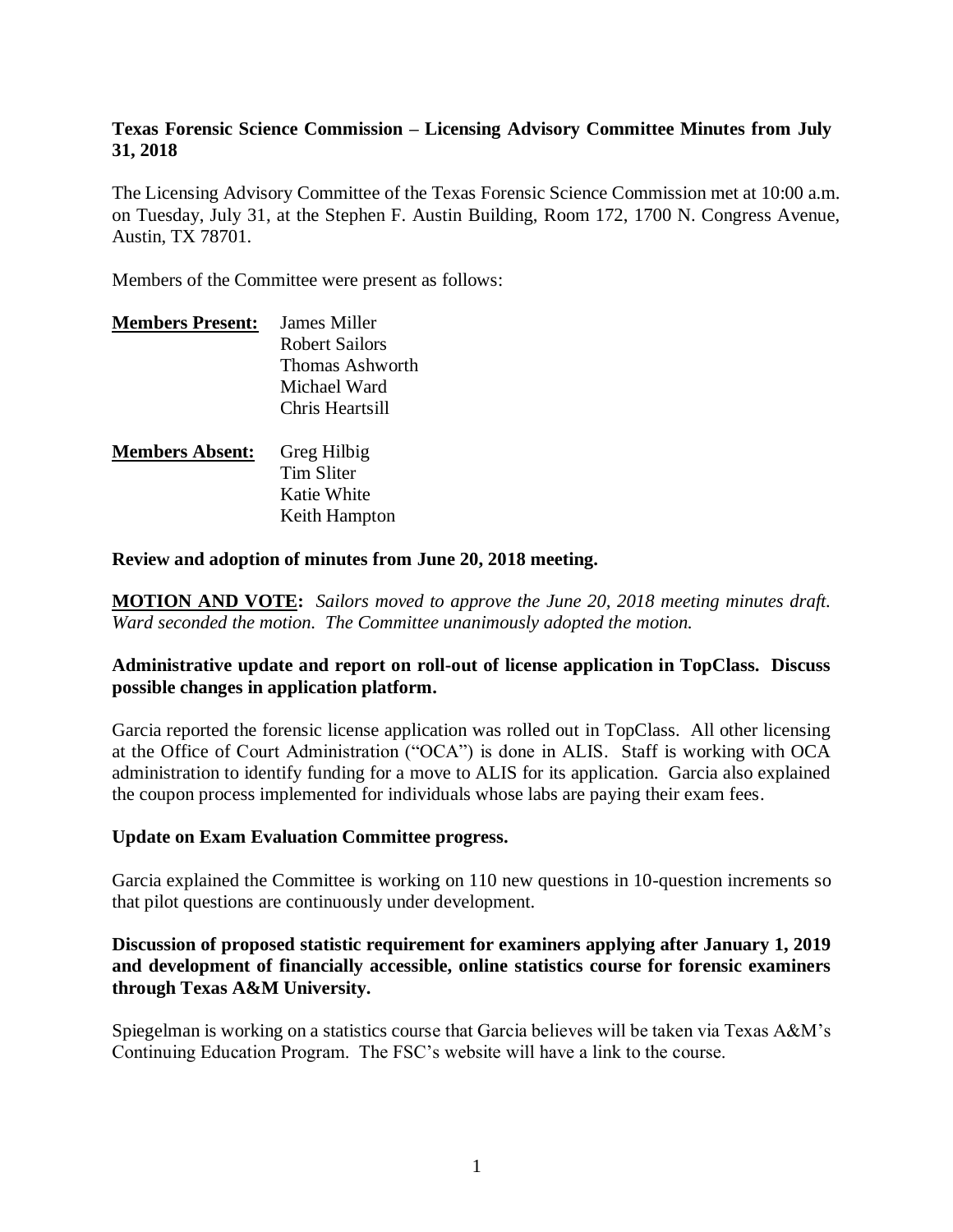## **Discussion and Recommendations re: Waiver Applications for Laboratory Support Personnel.**

Members reviewed and discussed the LAC's first waiver application under 651.206.

**MOTION AND VOTE:** *Heartsill moved to grant the waiver application based on information provided by HCIFS regarding the direction provided to the technician. Sailors seconded the motion. Ward abstained from the vote. The Committee adopted the motion with four in favor and one abstention.*

#### **Discuss progress on setting up workgroups for establishing knowledge-based competency requirements by forensic discipline.**

Garcia suggested reviewing OSAC and SWG documents for items to use in advising laboratories as to the content of their internal training programs. She asked members to ask their groups how they would feel about the FSC promulgating standards for use in developing internal training and competency testing.

Members and staff discussed possible development of discipline-specific exams and asking for volunteers from the pool of licensees to assist.

## **Discuss and make recommendations on continuing education requirements.**

Members agreed that 24 hours of CE every 2 years is an acceptable requirement. Some of the required hours may be obtained from journal and conferences. Koehler volunteered to contact conference sponsors to determine which would like to be on the FSC's approved conference list. Garcia stressed the need for accountability on the part of conference sponsors to ensure individual attendance at conference activities before CE credit is given.

Members discussed the idea of drafting a pre-approved reading list and agreed that continuing education should be discipline-specific. Suggestions from TACLD will be presented at the next meeting. Staff will draft a rule concerning continuing education.

#### **Report on Commission decision regarding postmortem toxicology.**

Garcia reported no change to the rule was made.

#### **Report on approval of appointments for Licensing Advisory Committee members.**

TDCLA will send a list of interested persons who will serve a two-year term.

#### **Update from the Texas Association of Crime Laboratory Directors.**

Commission staff believes notification to individual applicants concerning exam results can realistically be made within a week of taking exams. Miller brought questions that members reviewed and discussed.